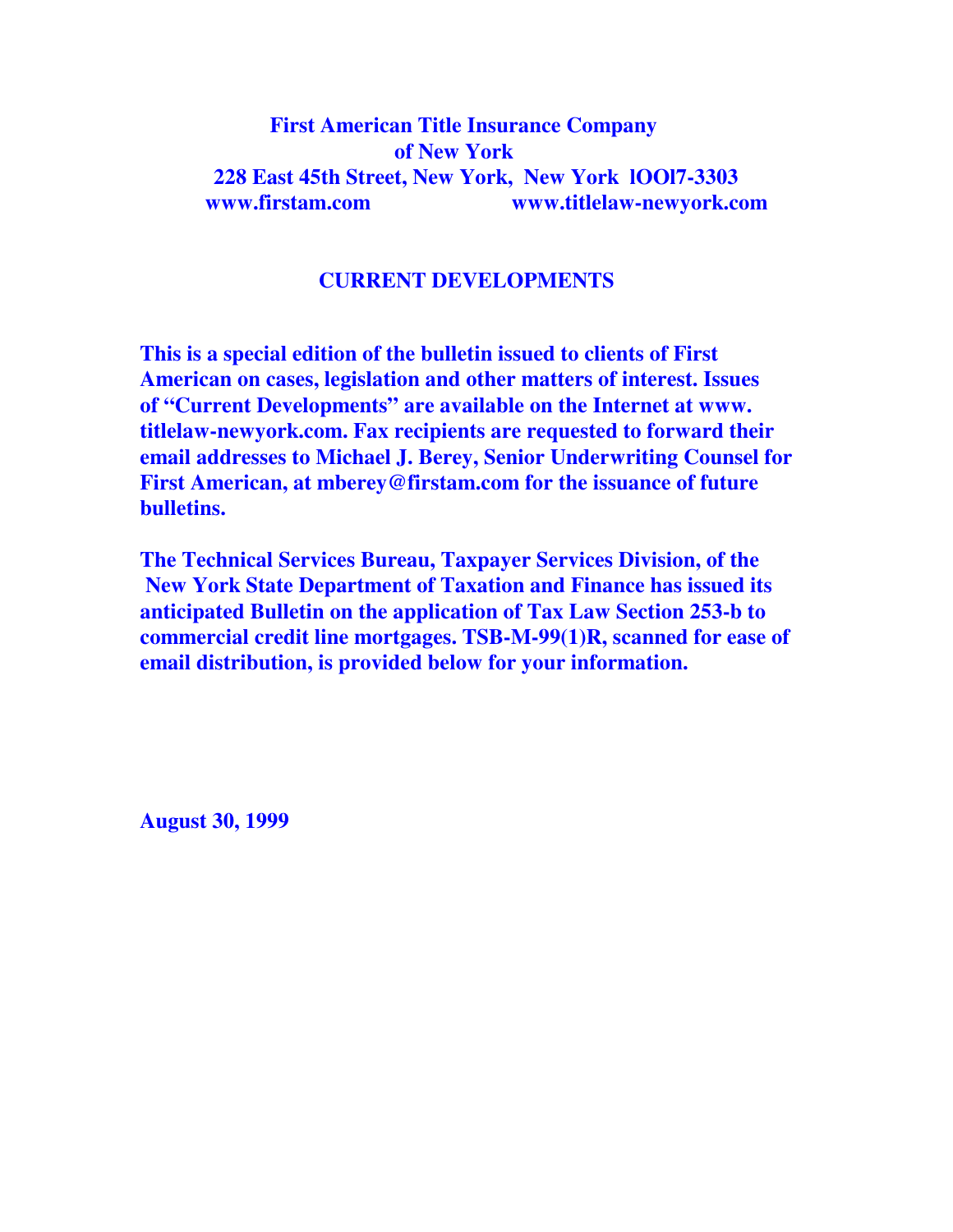**TSB-M-99(1)R Mortgage Recording June 25, 1999**

## **Application of the Mortgage Recording Tax to Commercial Credit Line Mortgages**

**On August 8, 1996, the mortgage recording tax was amended by Chapters 489 and 490 of the Laws of 1996. These amendments modified section 253-b of the Tax Law to extend the favorable tax treatment afforded residential credit line mortgages to all other credit line mortgages commercial) that secure a maximum principal indebtedness of less than \$3 million, effective for commercial credit line mortgages recorded on or after November 6, 1996.** 

**Since that time, we have received numerous questions about the mortgage recording tax as applies to the special commercial credit line mortgage provisions of section 253-b of the Tax Law. This memorandum answers those questions.** 

**For the following questions and answers, unless otherwise stated, assume that reference to any mortgage means a credit line mortgage that creates a lien on an interest in real property that is not principally improved or to be improved by a one to six family owner-occupied residence or dwelling (commercial credit line mortgage).** 

**Question One: A credit line mortgage securing payment of a debt of \$3 million or more, represented by a revolving credit agreement, was recorded prior to November 6, 1996. If that mortgage and the underlying credit agreement were modified and amended on or after November 6, 1996, to reduce the amount of the debt and the amount secured by the mortgage to less than \$3 million, would the mortgage, as modified and amended, receive the benefit of section 253-b***?* 

**No. The provisions of Chapter 489 and 490 of the Laws of 1996 apply to all credit line mortgages recorded on or after November 6, 1996. The statute does not provide that a modification of a previously recorded credit line mortgage would be eligible to receive the benefit of section 253-b***.* **Therefore, the recording of an instrument evidencing a reloan or readvance made pursuant to the mortgage, as modified, would be subject to the mortgage recording tax.** 

**Question Two: The lien of a credit line mortgage secures payment of a \$1 million revolving credit agreement, and also secures payment of a** *\$1.5* **million obligation that is not a revolving credit agreement Does the mortgage receive the benefit of section** *253-b?* 

**No. Tax Law section 253-b(2) defines a** *credit line mortgage* **as "... any mortgage or**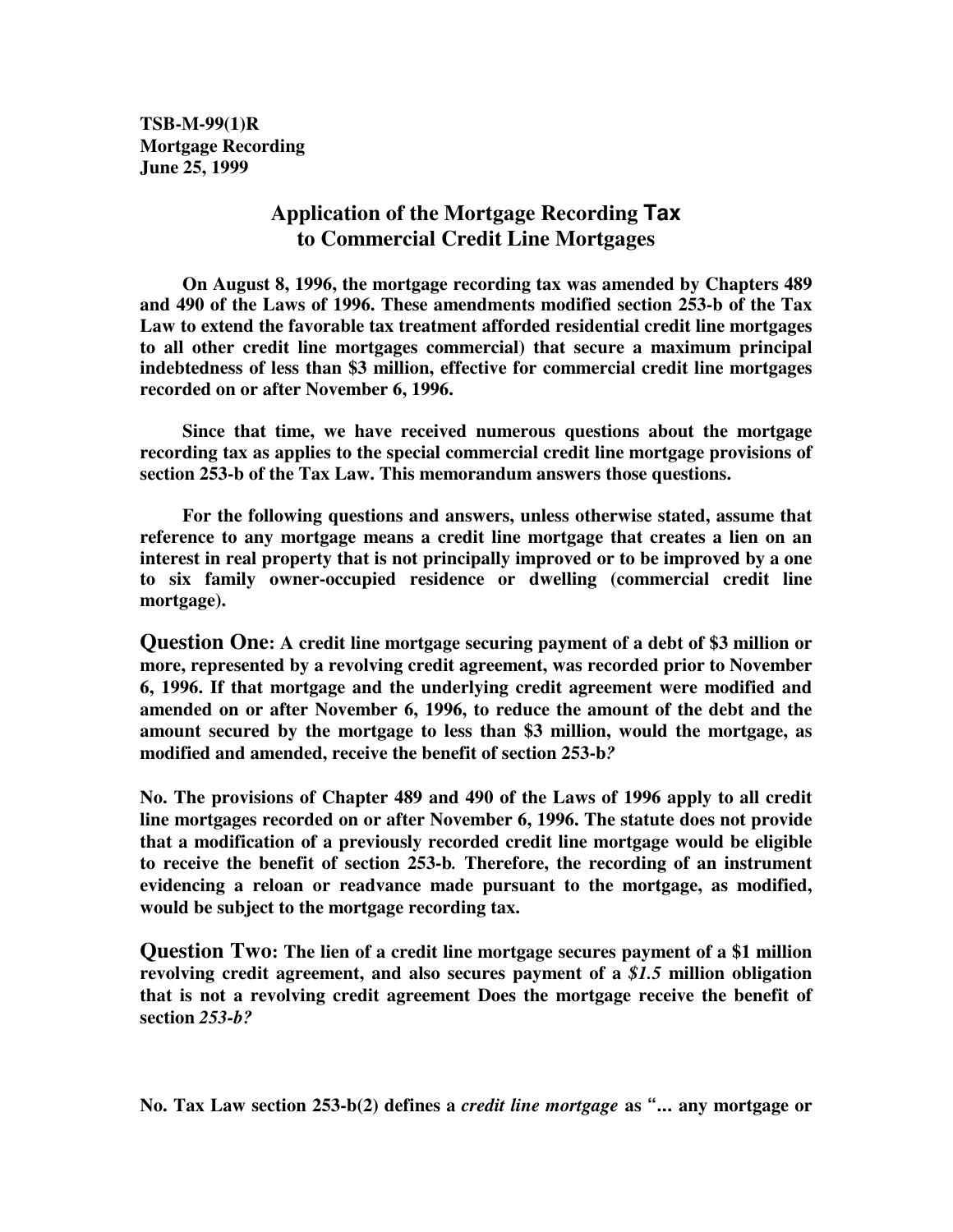**deed of trust... which states that it secures indebtedness under a note, credit agreement or other financing agreement that reflects the fact that the parties reasonably contemplate entering into a series of advances.., and that limits the aggregate amount at any time outstanding to a maximum amount specified in such mortgage..." Since the mortgage secures two notes, only one of which contemplates a series of advances and readvances, the mortgage does not, meet the statutory definition of a credit line mortgage.** 

**Question Three: If a debt in the form of a revolving credit agreement of \$3 million or more were partially secured by a credit line mortgage of less than \$3 million, would the mortgage receive the benefit of section 253-b?** 

**No. The indebtedness under the note, credit agreement or other financing agreement must limit the aggregate amount at any time outstanding to a maximum amount specified in the mortgage or deed of trust.** 

**Question Four: An unsecured revolving credit agreement (not secured by the lien of a credit line mortgage) of \$4 million is severed into two separate debts, each a revolving credit agreement of \$2. million. Each agreement is then secured by a separate credit line mortgage, executed by the same or related mortgagors, that create a lien on separate and distinct real property interests. Do each of the mortgages receive the benefit of section 253-b?** 

**No. Regulation section 647.4 provides that, for purposes of determining whether a credit line mortgage secures a maximum principal indebtedness of less than \$3 million, two or more mortgages will be treated as a single mortgage (and the amounts of the maximum principal debts secured by the mortgages shall be aggregated), where the mortgages form part of the same or related transactions and have the same or related mortgagors.** 

**Question Five: If an unsecured term loan of \$3 million or more, whether or not in existence prior to November 6, 1996, is modified and severed into two separate notes, the first a revolving credit agreement of less than \$3 million secured by the lien of a credit line mortgage, and the second a term loan for the balance of the debt not secured by a mortgage, would the credit line mortgage receive the benefits of section 253-b?** 

**Yes, provided the credit line mortgage was recorded on or after November 6, 1996.** 

**Question Six: If real property is sold subject to the lien of a credit line mortgage of less than \$3 million to a grantee unrelated to the grantor, and the proper amount of mortgage recording tax is paid on the recording of the deed, does the grantee receive the benefits of section 253-b regarding future reloans and readvances made to the new owner (grantee)?**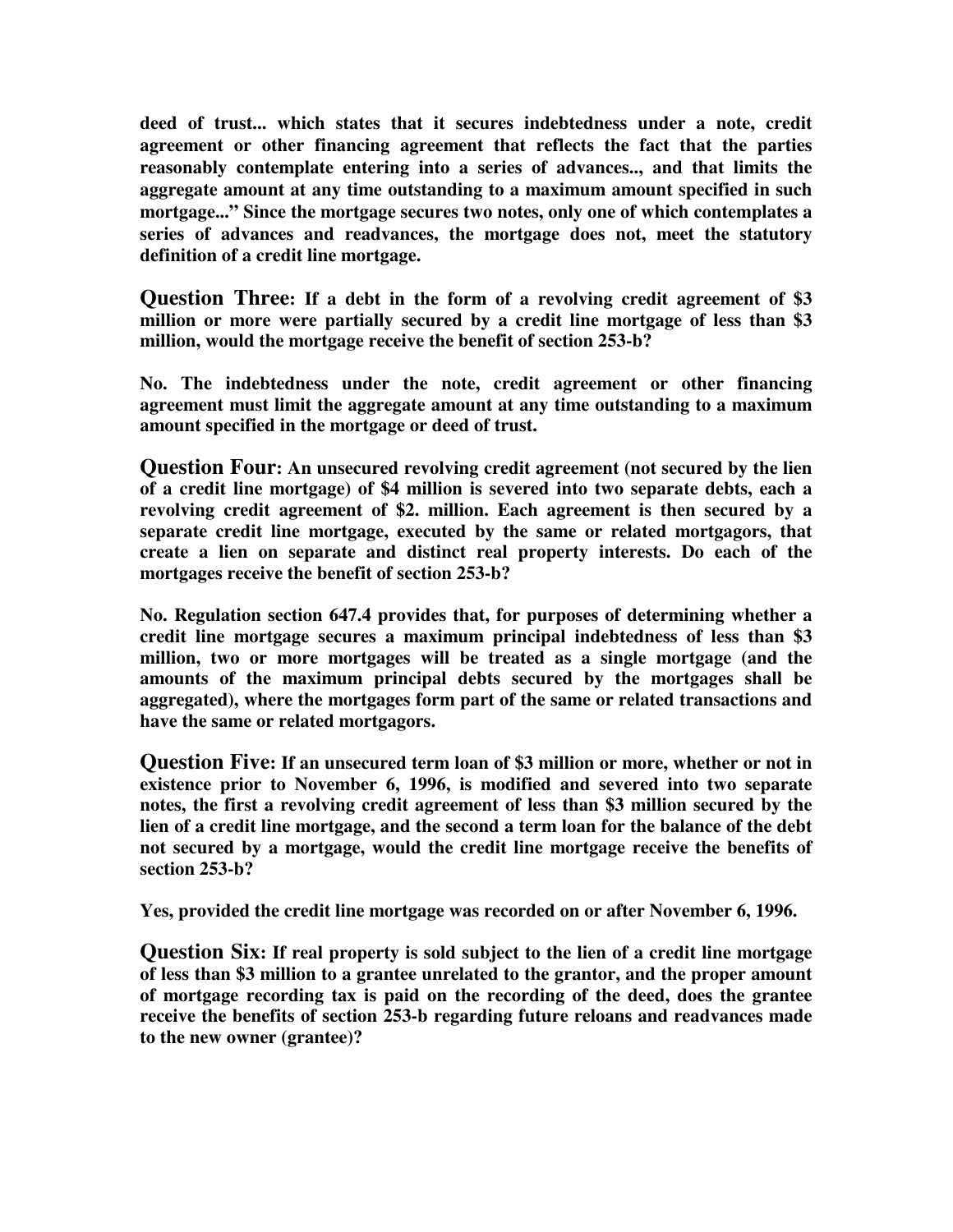**No. The statute limits the benefits afforded by section 253-b to the "original obligor" only.** 

**Question Seven, Part (I): On May 1, 1998, A executed a mortgage to B Bank. The mortgage was granted to secure payment of a revolving credit agreement of \$2 million. The mortgage is a lien on property X. On June 1, 2000, an additional mortgage is executed by A to B Bank to secure payment of a second revolving credit agreement of \$2.5 million. This mortgage is a lien on property Y. The additional loan transaction was not contemplated at the time of the original borrowing and is in all respects unrelated to the first loan. Do each of the mortgages receive the benefit of section 253-b?** 

**Yes, because the transactions were separate and distinct.**.

**Question Seven, Part (II): Would the result be different if the mortgages were spread and consolidated, cross-defaulted, or cross-collateralized?** 

**Yes. Under any of those situations, the mortgages would be considered to be part of two related transactions, and the maximum principal indebtedness secured by the mortgages would be aggregated. Therefore, the maximum principal indebtedness exceeds \$3 million, and the mortgages would not receive the benefit of the credit line mortgage provisions.** 

**Question Seven, Part (III): If in part (I) above, the second credit line mortgage is granted to Z Bank rather than B Bank and simultaneously Z Bank acquires the first mortgage from B Bank by assignment, would the amounts secured by the two mortgages be aggregated?** 

**Yes. The transactions are related. Therefore, the mortgages would be treated as a single mortgage and the amounts of the maximum principal indebtedness secured by the mortgages would be aggregated regardless of whether the mortgages were spread and consolidated, cross-defaulted, or cross collateralized.** 

**Question Eight, Part (I): ABC Corporation owns two commercial parcels of land (Parcels A and B). Parcel A is subject to the lien of a credit line mortgage which secures a revolving credit agreement in the amount of \$2 million. This mortgage was recorded on or after November 6, 1996. Parcel A will be sold. Immediately prior to the sale, the lien of the credit line mortgage will be spread to Parcel B and the lien of the mortgage will then be released from Parcel A. Does the mortgage, as spread, continue to receive the benefits of section 253-b?** 

**Yes. It does not matter that the real property securing the mortgage is changed.** 

**Question Eight, Part (II): If, as part of the above described transaction, the mortgage were assigned to a new mortgagee, does the mortgage continue to receive the benefits of section 253-b?**